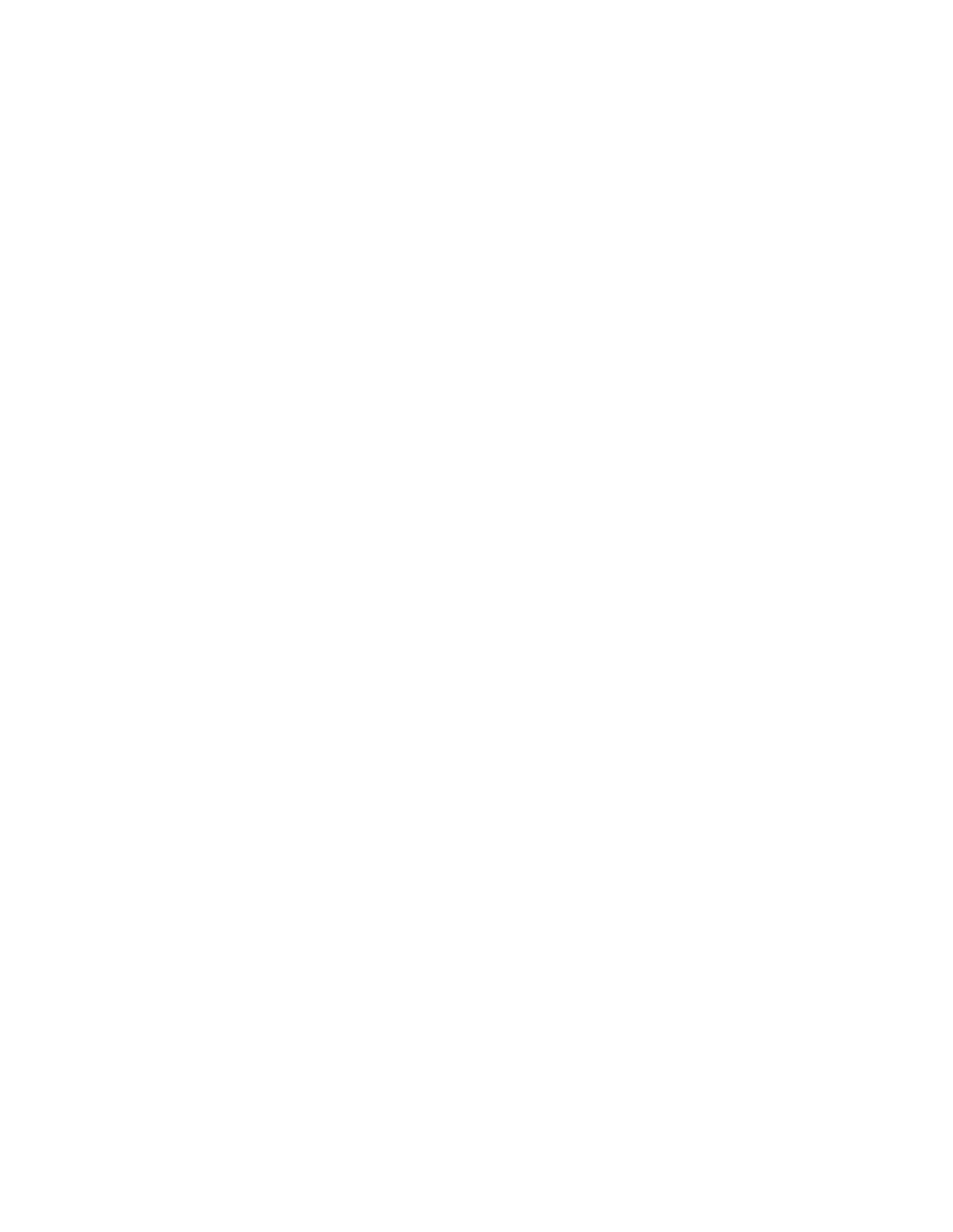**Statement by György Matolcsy,**

#### **Governor of the Central Bank of Hungary**

#### **on Behalf of Austria, Belarus, Czech Republic, Hungary, Republic of Kosovo,**

#### **Slovak Republic, Slovenia, and Turkey**

## **at the 43rd Meeting of the International Monetary and Financial Committee**

#### **Washington D.C., April 8, 2021**

#### **Global outlook**

**The global economy is expected to recover markedly in 2021 after the COVID-19 pandemic led to a historic economic contraction in 2020.** The path of economic recovery still depends heavily on the evolution of the pandemic which has presented unprecedented challenges both for societies and economies, creating severe hardships across the world. Although the massive fiscal and monetary responses helped lessen the financial impact and prevented an even more severe economic depression, the economic situation remains fragile, surrounded by a high degree of uncertainty.

**Vaccination is the primary policy tool to exit from the crisis.** Thus, the international community should redouble its efforts to help enable widespread and rapid vaccination campaigns across the world in an affordable and fair manner. It is key to strengthen dialogue with the manufacturers, facilitate the scale-up of production capacity, enhance the transparency of production, bolster financing for delivery, as well as aid the wider acceptance of vaccines proven to be safe and effective.

**Meanwhile, authorities should also enhance their efforts to prevent the projected divergence in the economic recovery. In this vein, there is still a need to maintain the carefully calibrated stimulus measures until the recovery is on a firmer footing.** We note with concern that the convergence in per capita GDPs is expected to halt in a wide range of emerging markets and developing countries, as the crisis has resulted in substantial output losses. We stress the need for targeted policy measures, while considering that the structural characteristics and policy space of these countries, as well as their exposures to the pandemic, differ significantly. Under these circumstances, the economic prospects of middle and low-income developing countries deserve special attention. Meanwhile, policymakers should consider the different stages of the pandemic requiring different approaches to economic policy and explore how to restore livelihoods. Bold and decisive actions need to be taken to pave the way for sustainable development.

**The authorities need to strike a delicate balance between further targeted fiscal stimulus in the near term and preserving debt sustainability when implementing ambitious development plans over the medium term.** In this environment, restoring economic growth paths and boosting growth potential remain accorded priorities. We urge governments to use active labor market policies more widely to support job creation, paying closer attention to women, the youth, contact-intensive sectors, and low-skilled workers whose employment opportunities have been disproportionately affected by the pandemic. In addition to job retention measures,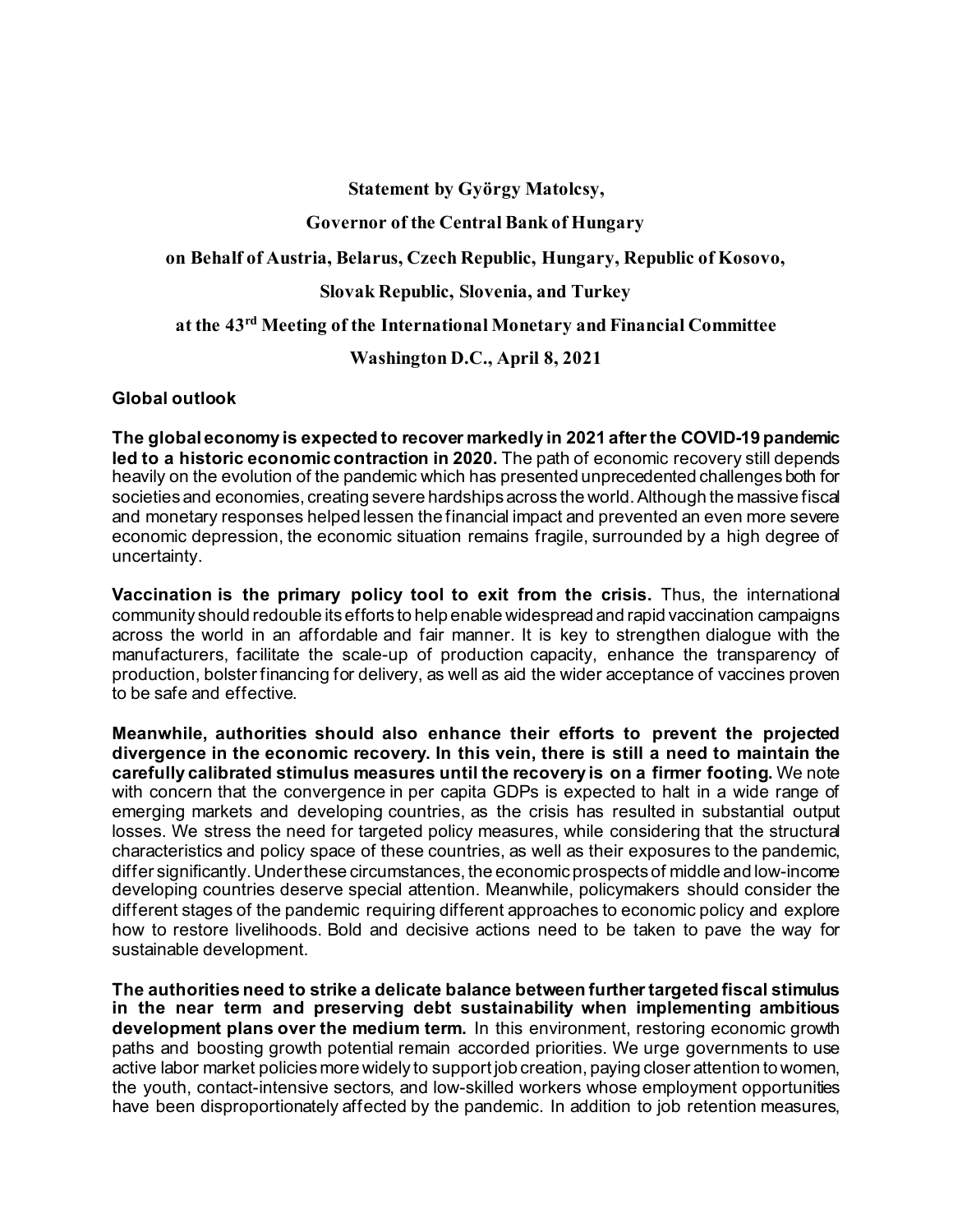authorities should also facilitate the reallocation of labor towards fast-growing prosperous economic sectors, such as digitalization and the green economy, with the help of trainings and other targeted labor market programs. In a low-for-long interest rate environment, we also encourage taking advantage of the high multiplier effects of public investments. In many countries, more resources have been allocated to the development plans than ever before; therefore, it is critical to ensure that these resources will be used wisely to finance projects in productive areas that serve the future. Otherwise, the risks of over-indebtedness will materialize in several countries. As the pandemic recedes and the recovery takes hold, steps should be taken to ensure medium-term fiscal sustainability in a growth-friendly manner. It is crucial that support measures increasingly focus on viable firms that are also able to sustainably restructure their activities. Tax reforms can provide a good opportunity to sustainably increase revenue mobilization, improve the effectiveness of tax collection, and reduce the size of the informal sector. Beyond that, the authorities should not lose sight of the need to transform their economies, and tackle risks stemming from the buildup of fiscal vulnerabilities. Strengthening debt management must be a priority on governments' agendas, especially after global public debt approached 100 percent of GDP in 2020.

**Maintaining the accommodative monetary policy stance across a wide range of countries is also warranted, while further policy measures may be also needed to prevent the accumulation of financial vulnerabilities.** It would be important to avoid an early tightening of global financial conditions; as such, central banks in major advanced economies should pay due attention to their policy decisions' spillover effects. Unconventional monetary policy tools continue to have a central role in safeguarding price and financial stability, as well as to promoting recovery, with particular attention to targeted liquidity and lending programs. The withdrawal of forbearance and other supportive measures needs to be gradual to keep emerging cliff-edge effects in check. Relatedly, the active use of macroprudential tools is also key to strengthen the resilience of the financial systems. Although the banking industry entered this crisis with stronger capital and liquidity positions, the risk management framework needs to be improved to be able to withstand potential losses from loans currently under moratoria and rebuild buffers.

**Strengthening international cooperation remains vital to tackling the global health crisis**, safeguarding macroeconomic stability, and laying the foundation for a sustainable recovery. Strong cooperation is also required to strengthen the international monetary and financial system, resolve trade disputes, and prepare societies for increasing the proliferation of digital money. Meanwhile, the international community must also better coordinate and scale up its efforts to tackle the most pressing challenges of today, including those posed by climate change.

## **Fund issues**

**The IMF must not only preserve its role at the center of the global financial safety net (GFSN), but also enhance its efforts to support the membership in a rapidly changing world.** In this regard, the Managing Director's Global Policy Agenda appropriately reflects on the short- and medium-term challenges facing the global economy, as well as how the Fund can help its members safely exit the crisis and counter divergence risks. We also concur with the nearterm goal to deploy all available tools to support the recovery efforts while recognizing that countries are navigating different stages of the crisis. We thank management and staff for delivering on the IMF's mandate during these exceptionally complex times.

**The pandemic has adversely affected reserve positions and substantially raised external financing needs in most countries. We call on the IMF to make a proposal on a new general allocation of Special Drawing Rights (SDR) aimed at supplementing existing reserve**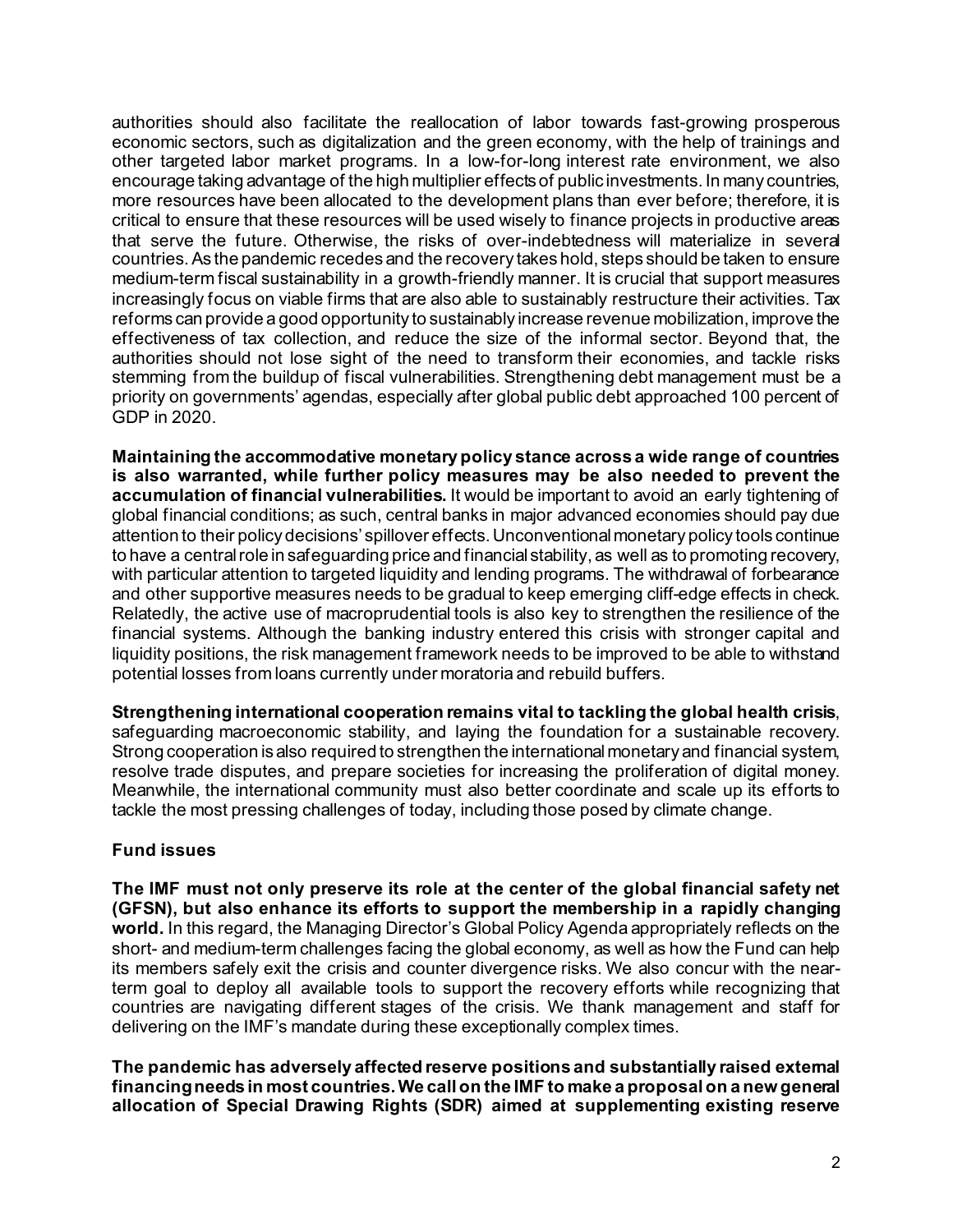**assets to preserve the stability of the international monetary system and meet long-term global needs.** The new general SDR allocation will be a decisive step in the IMF's operations to alleviate the pressing external financing needs in many countries and bolster the GFSN's resilience. At the same time, it is important to improve the transparency of reporting and use of SDRs and explore the possibility of voluntary post-allocation use of SDRs, e.g. for the Poverty Reduction and Growth Trust (PRGT).

**The IMF must continue to play a key role in supporting the low-income and most vulnerable countries' efforts to overcome the crisis**. The Fund provided an unprecedented level of emergency assistance to its membership in 2020, and now needs to prepare for the greater use of upper credit tranche-quality arrangements. In this context, the IMF should also review the reform opportunities for the PRGT and the potential modifications to concessional financing and policieswhile encouraging broad-based burden-sharingand restoring the self-sustainability of the Trust. We also welcome the third tranche of debt relief provided by the Catastrophe Containment and Relief Trust. Relatedly, we underscore the importance of advancing the IMF's debt agenda with the focus on strengthening debt transparency, assessing debt sustainability and debt restructuring needs.While the potentialextension of the G20's Debt Service Suspension Initiative (DSSI) could be an important step to further relieve the debt burden of low-income countries, we also stress the need for a more permanent solution to these debt issues. In this context, the extension could bridge the time until the Common Framework for debt treatments is further operationalized, to facilitate addressing the debt challenges of DSSI-eligible countries. With the aim of improving debt sustainability, we also call for the private sector's participation in the initiatives on comparable terms and encourage the countries that benefit from these initiatives to seek fully fledged IMF programs. However, we believe that the key to dealing with debt problems lies in the steadfast implementation of growth-enhancing reforms. We also encourage the Fund to pay due attention to emerging markets, especially those with larger external financing needs, considering that the pandemic has posed new obstacles to escaping the middle-income trap.

**We continue to encourage the IMF to ramp up and strengthen its surveillance activity, and deepen dialogue with the authorities.**This core activity of the IMF is particularly important in the current fast-changing environment to be able to deliver tailored policy advice to members navigating the pandemic's various stages. We take positive note that the IMF's capacity development delivery has adapted swiftly to the new work environment (and all members who have requested financial assistance have also received capacity development support). We continue to underscore the importance of the greater integration of capacity development with surveillance and lending, while paying increasing attention to the specific areas of growth that could help recovery efforts. Beyond that, the IMF also needs to continue its modernization efforts to build agility and resilience. We also encourage the IMF to increase collaboration with the World Bank and other multilateral organizations in line with their respective mandates.

**The IMF faces crucial strategic decisions, not only in terms of how to support its members in their efforts to address the pandemic's socio-economic impacts, but also to reflect on the long-term shifts in the global economy,** primarily those related to the digital and green transformations. However, before the IMF decides how to appropriately meet the current needs of the membership, a thorough assessment will be essential to define how emerging topics can be systematically integrated into the institution's core activities. In this vein, we would be cautious in reviewing the IMF's lending toolkit, including to facilitate global structural transformation, and stress that any expansion of the Fund's remit must not come at the expense of its core mandate. The IMF should put a premium on areas of macro-critical importance and strengthen its collaboration with other institutions on emerging issues. The Fund should focus on how fiscal policy can contribute to the transition to lower emissions, on the protection of those adversely